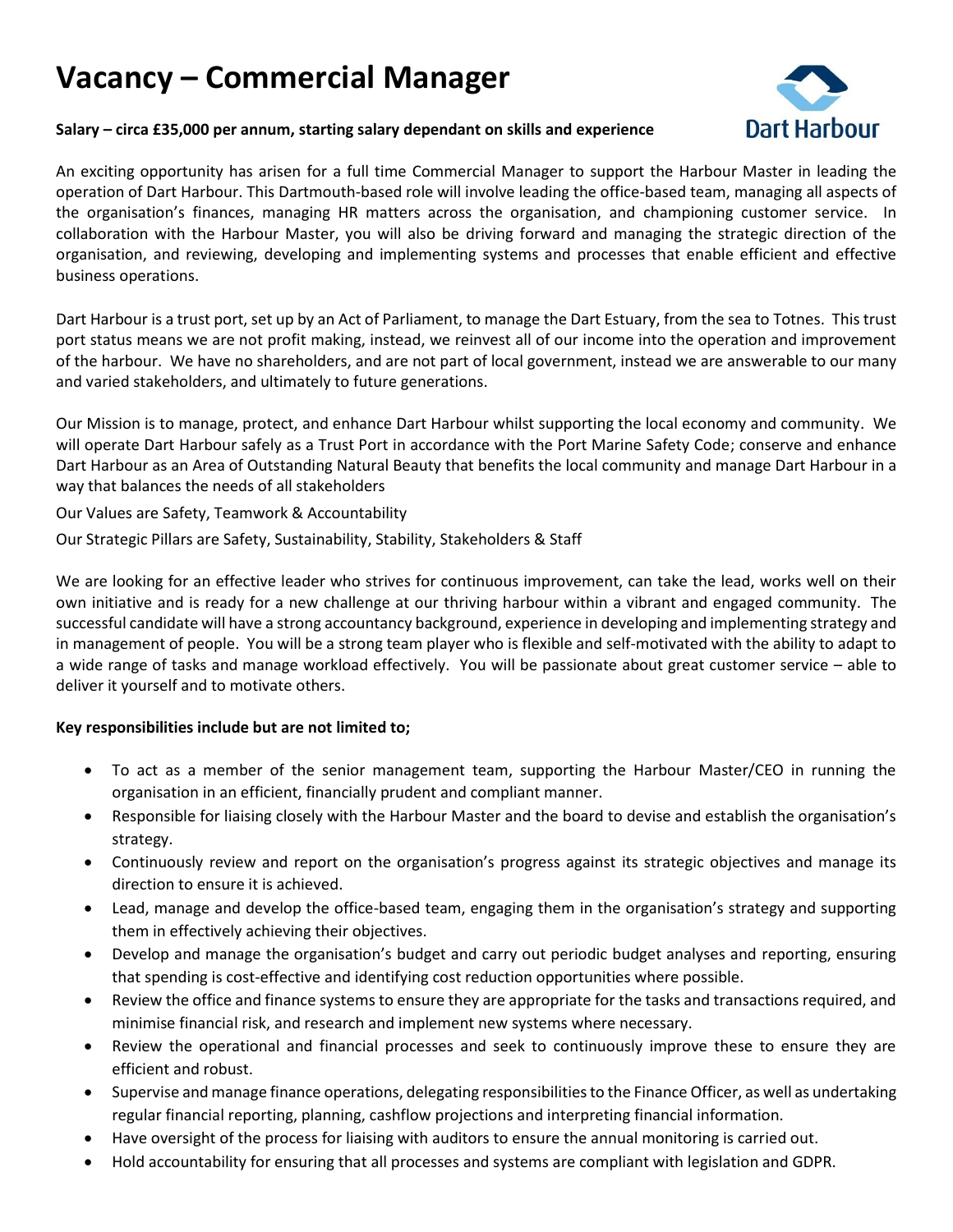- Support the accurate execution of the monthly payroll to ensure that employees are paid in a timely manner and in line with their contracts of employment, as well as administering the pension scheme.
- In collaboration with our HR consultant, provide guidance on people management in the organisation to ensure that it is in line with employment legislation, minimising any risk where necessary.
- To support the Harbour Master in striving to achieve excellent levels of customer service when dealing with the public, berth holders, stakeholders and other organisations operating on the river.
- To lead the organisation's communications strategy
- To seek out potential commercial opportunities where the organisation can enhance revenue.
- To provide a certain amount of direct customer service in the office, including approximately one weekend in three during the summer season.
- Seek continuous professional development, particularly in relation to financial and employment regulations and legislation and attend training and development courses as considered necessary.

## **Qualifications, Skills and Experience Required**

- AAT Level 4 or an equivalent qualification in finance
- Significant experience in holding a similar senior level position, including financial responsibilities
- A track record in effectively leading, managing and developing a small team, and working effectively with the wider management team to achieve organisational results
- Skills and Experience in interpreting financial information and evaluating financial performance, identifying cost reduction opportunities and risk
- Experience in contributing to, leading on and achieving strategic objectives.
- Knowledge of financial regulations and legislation.
- Knowledge of employment legislation.
- An understanding of the marine business either at a professional or personal level.
- Outstanding leadership skills, with the ability to engage teams in change as well as coaching and mentoring.
- An ability to work efficiently and accurately, and effectively prioritise workload to meet deadlines.
- Excellent written and verbal communication skills.
- Highly competent with IT, data analysis and using a range of financial software.
- Discreet and confidential.
- Strong interpersonal skills calm under pressure, able to challenge constructively, develop creative solutions, manage a wide variety of situations in a meeting and ensure that the outcomes are in the best interest of the organisation.

## **Desirable Qualifications, Skills and Experience**

- A graduate degree or equivalent
- CIPD Level 3
- Experience of working in an SME environment.
- Experience of working with stakeholders and authorities in the public sector.
- Experience of managing external communications
- Experience of systems integration
- An understanding of the services of a Harbour organisation.

## **Other benefits:**

Dart Harbour strives to be a great employer. In addition to your salary, benefits include generous holiday allowance, a good defined contribution pension scheme, private medical cover, limited parking and a prime position waterfront office in the heart of Dartmouth. The biggest benefit, however, is our friendly, small team ethic. We are an equal opportunities